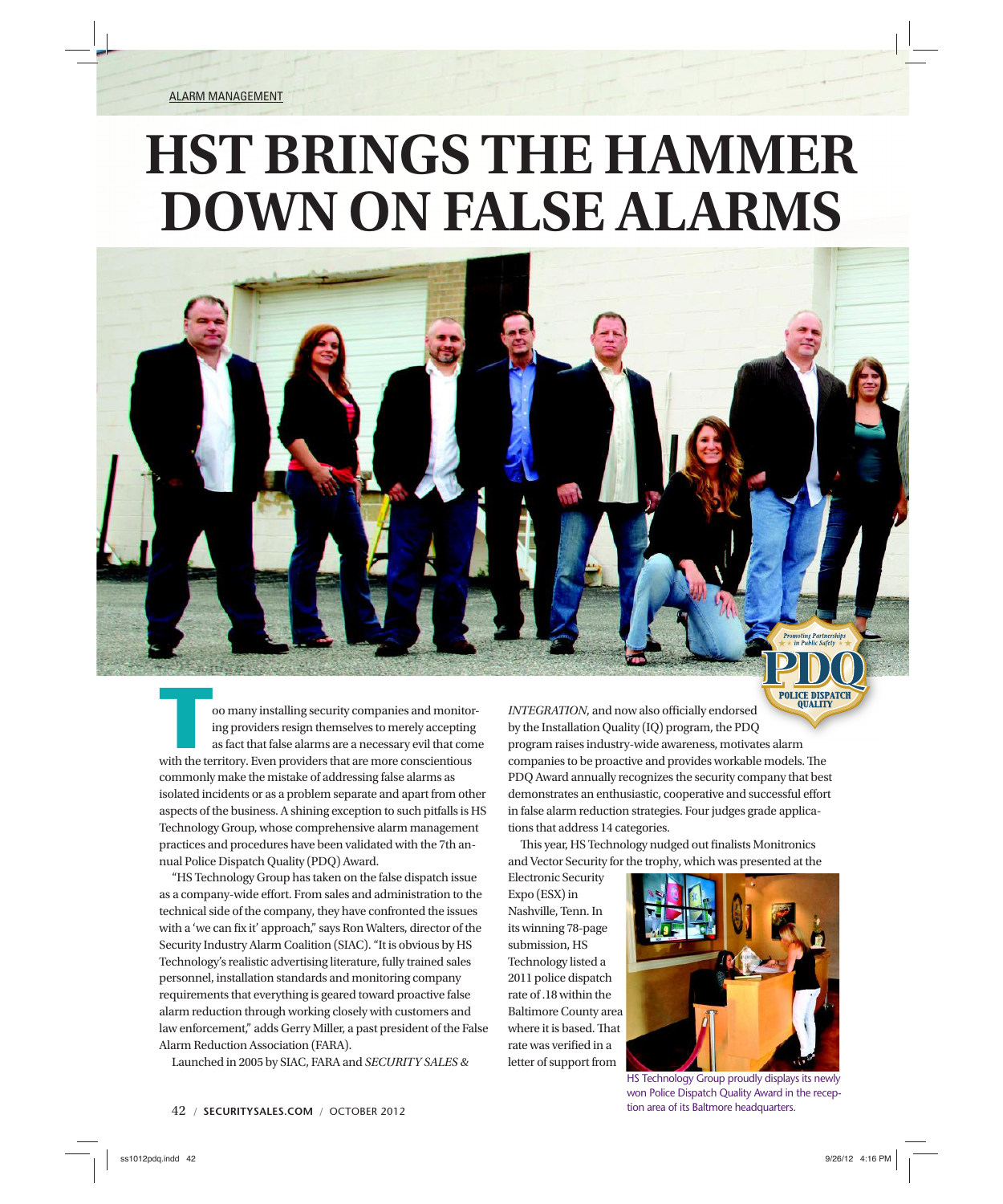HS Technology proves that implementing a successful false alarm management program does not require an especially large staff or internally generated monitoring services. What it does require is a well-coordinated plan, outstanding communication, follow-through and a commitment to achieving results. All of which HST demonstrated in spades in capturing the 7th annual Police Dispatch Quality (PDQ) Award. **by Scott Goldfine** 



the manager of the false alarm reduction unit. The achievement was accomplished in collaboration with HS Technology's thirdparty wholesale monitoring provider, Lydia Security Monitoring (d.b.a. COPS Monitoring) of Williamstown, N.J.

"There were two main reasons for initiating our false alarm reduction campaign," says HS Technology President Stuart Forchheimer. "The first was our ongoing commitment to our customers. We're continually introducing new programs that add value to our services and contribute to the safety of the families we protect. The second reason was as treasurer for the Maryland Burglar and Fire Alarm Association and involvement with FARA's 'train the trainer' program, I felt a sense of responsibility and wanted to motivate other members to get involved. Minimizing false alarms is proven in helping law enforcement better address actual threats."

A journey inside HS Technology reveals how effectively managing alarms, minimizing false dispatches and partnering with law enforcement have become operational pillars at the core of the company's daily business activities. Plus, Monitronics' and Vector's programs are spotlighted. Together these methodologies offer other providers inspiration to produce similar results and successful tactics to emulate.



HST Founder and President Stuart Forchheimer is active in both the False Alarm Reduction Association and Maryland Burglar & Fire Alarm Association.

## **HOMEGROWN FIRM HITS HOME RUN**

Having worked on and off for his father's general contracting company for more than 15 years, in 1993 Forchheimer leveraged his computer/IT experience and fascination for technology to form Homesafe Security Technology (HST). Since then, the firm has continuously reinvented itself from being one of the nation's leading authorized ADT dealers to its present status as an independent, diversified technology solutions provider with commercial, residential, new construction, electrical and design divisions.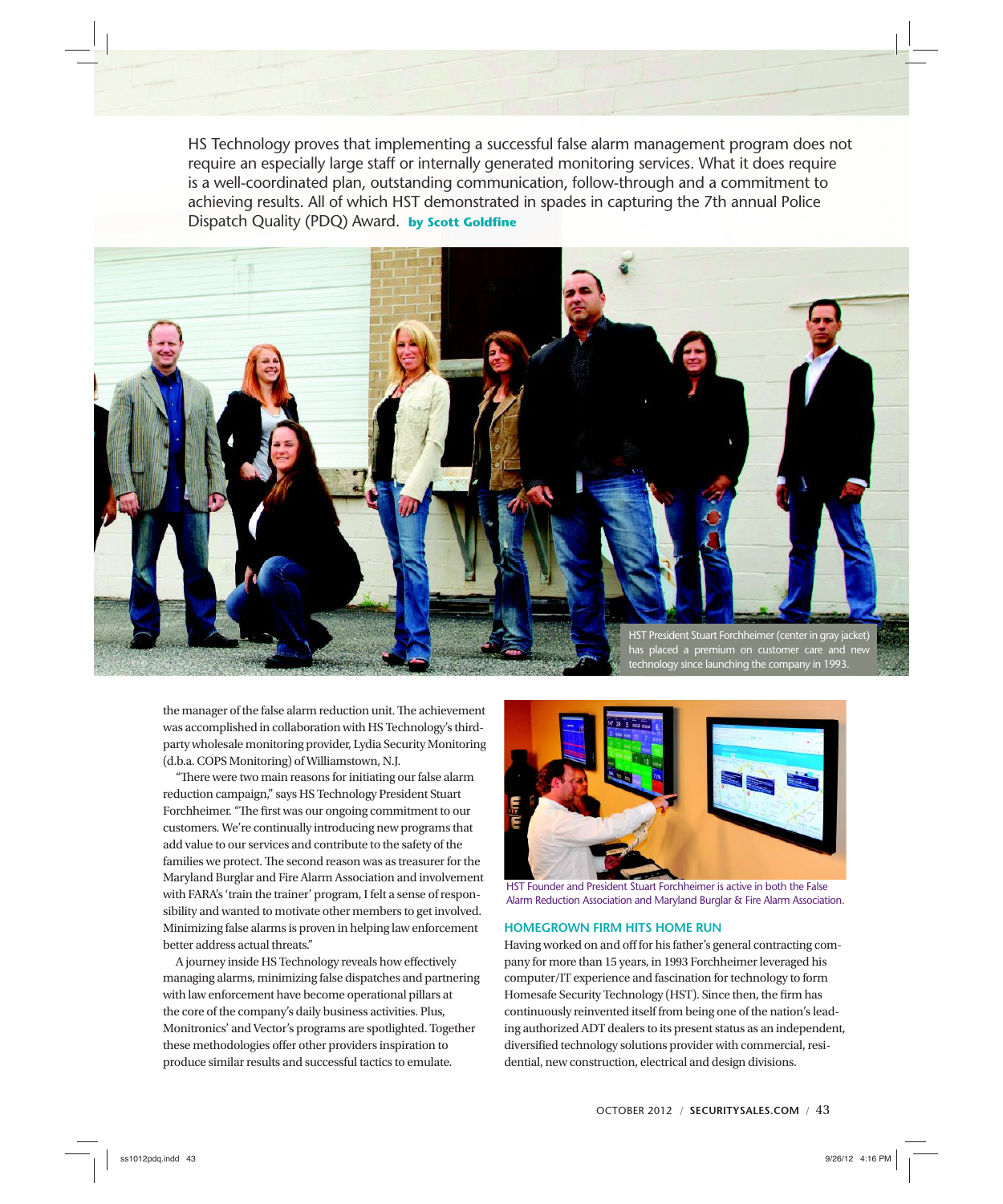## HOW HS TECHNOLOGY MINDS ITS PDQ

"HST will be celebrating our 20th anniversary in 2013," notes Forchheimer. "From the beginning we have grown from a modest alarm company to one of the region's most respected and awarded full service technology integrators. Simply put, what truly makes us different is our people and how we go about assisting our clients day to day."

In addition to capturing the PDQ accolade, those facets of HST's business collectively garnered it finalist recognition for *SSI*'s 2012 Installer of the Year (*see July 2012 issue*) in the small to midsize company category (fewer than 150 employees). Some of the virtues that make HS Technology unique include:

- Investing in efficiency technologies, making for a pleasant working environment and happier customers (e.g. Sagequest integration with Sedona Office to dispatch closest field tech and provide customer's history)
- Phones answered by live operator with minimal transfers
- Ongoing training for techs and other staff
- Flexibility to customize and integrate technologies quickly as they change
- Interactive showroom featuring products and services
- Product/services tested internally before deployment to ensure ease of use and identify potential future service calls
- Provide manufacturers product feedback to act as partner in development process
- Installers passionate about helping others, with minimum 10 years' industry experience
- Focus on solutions and thinking "outside the box" rather than selling a product
- Customers for Life preferred service loyalty plan
- In-house master electrician to handle electrical and generator division
- Associates motivated with internal events, as well as charitable initiatives
- Active with many industry groups

"We have a top-down commitment to excellence in all aspects of our operation," says Commercial Sales Manager Brian Shrake, one of HST's 25 associates. HST's tighly knit 25-member staff pulls together as a team whether its in planning meetings (*right*), in the field (*bottom*) or engaging in the company's many community and charitable causes (*below*). In addition to the PDQ Award, HST was an *SSI* 2012 Installer of the Year finalist.



"Starting with excellent, engaged personnel at every level committed to providing the finest products and services to our customers and then following that up with a tremendously effective customer service program. Every individual in the company takes personal responsibility to ensure our customers receive the attention and support to remain happy and loyal."

That approach has been carried through to HST's alarm management practices, which function so well because they have been interwoven into the fabric of the entire enterprise. The program includes emphasizing installer/ user training, implementing Enhanced Call Verification (ECV) and GSM cellular technology on new installations, tracking and following up on all false alarms, ongoing customer communications and reminders, and establishing and maintaining a strong relationship with responding law enforcement.

## **PROGRAM POINTS AND BENEFITS**

The planning of HST's false alarm program took several months over the course of a year. The company had regular monthly meetings to discuss what each team member would be responsible for and developed an outline with a timeframe for implementation. Toward the end of the process weekly meetings were held to fine tune the process.

Highlights of the program include: advertising, sales literature and contract give a realistic expectation of the response that will be made when an alarm occurs; salespeople explain how alarm

permitting and fines work; information provided on false alarm prevention and the false dispatch issue; customers instructed about verification and call lists; ongoing customer communications on false alarm prevention; detailed training of alarm users including how to cancel a dispatch request; and use of other devices like checklists, postcards, fliers, etc.

"Most people hesitate and feel the need to question change, especially when it requires additional work or responsibilities," says Forchheimer. "We asked our staff to view these changes as if they were our customer and how it would positively affect their experience. Since implementing the new procedures, our staff takes pride in knowing our customers will get the proper education from a company that truly cares. Once we began to receive good suggestions we knew they were embracing the program."

Additional technical and procedural aspects of the program include: installing SIA CP01-compliant control panels; employing ECV (two-call verification) on all intrusion alarm signals; and installers certified as National Training School (NTS) Level I or II, or equivalent as well as additional training. As Forchheimer details, while these elements can be costly the payoff is well worth it.

"CP01, ECV and additional training are all beneficial and should be incorporated into any successful alarm management program," he says. "Yet there are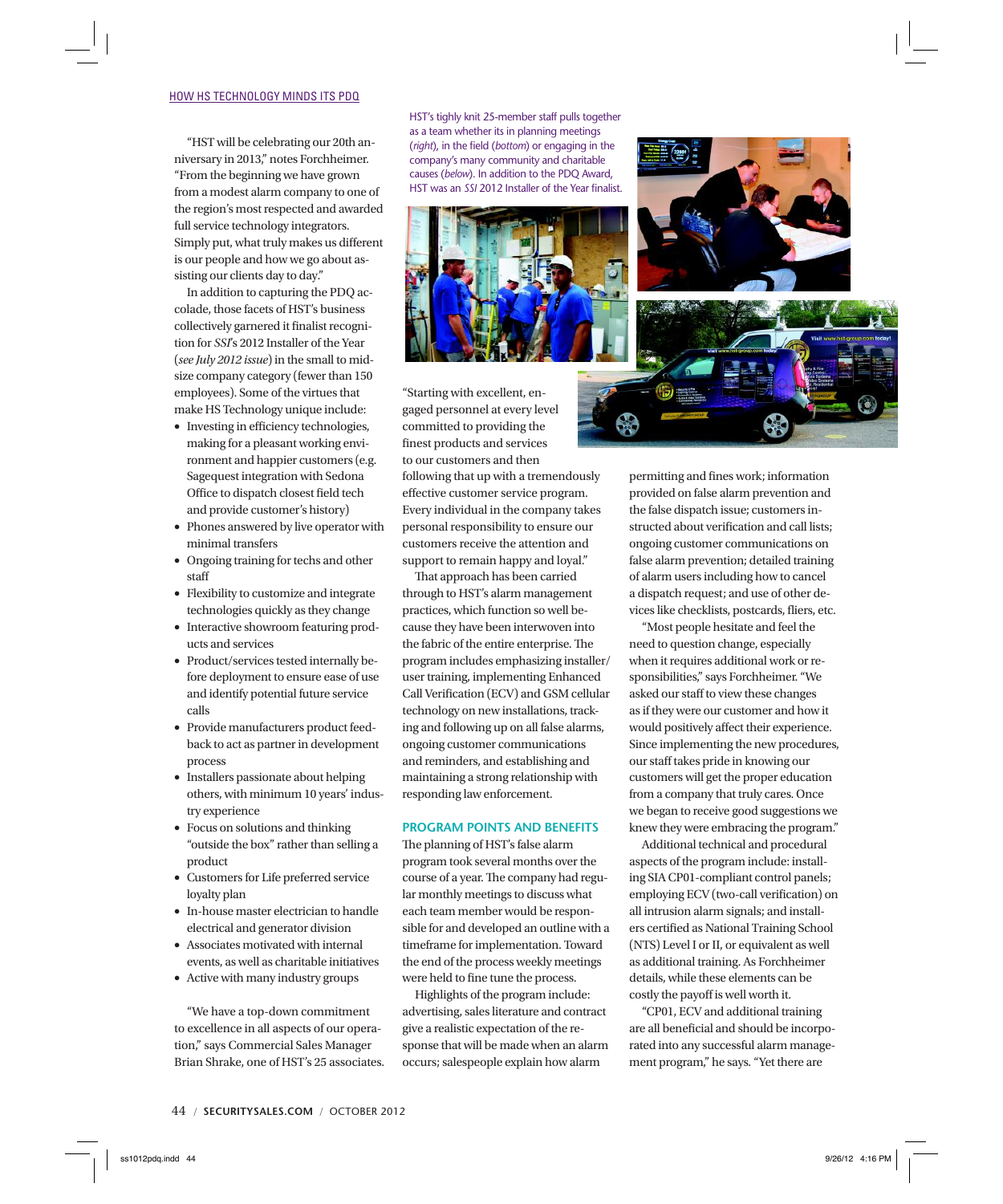tremendous costs associated with updating legacy panels, educating customers on why they need to be updated, the cost to convert a subscriber base to ECV, as well as the additional costs associated with the time for the training of the staff and technicians. However, the investment brings reducing of false alarms and our customers receiving improved support and a lower dispatch rate."

Indeed, the return on investment (ROI) in terms of results is quite measurable. According to Forchheimer, it includes the amount of time spent working central station reports being lessened because they become smaller. Plus, systems are in place to handle repeat offenders and customers' municipal fines have dropped dramatically.

### **3rd-PARTY RELIANCE & CLIENT CARE**

One of the trickiest aspects of implementing a comprehensive false alarm reduction program can be when the installing company does not handle the alarm monitoring itself, but rather must coordinate with and rely upon a thirdparty provider. As it turns out, there are pros and cons to both scenarios. But in either case, the bottom line is it is entirely manageable and no less essential.

"The biggest challenge we faced was asking them to participate in helping us manage our program," says Forchheimer. "They are an independent third-party central station and most of what we asked for was never discussed when we signed up. But working with a third-party central brings a lot of benefits to the table as well. They can help us model our program with 'what has worked' for some of their other dealers."

Having access to this information, ac-



HS Technology representatives with *SSI'*s Scott Goldfine (left) during the PDQ Award presentation at this year's ESX event in Nashville, Tenn.

## **'FACT' HELPS MAKE MONITRONICS A FINALIST**

Founded in 1994, Dallas-based Monitronics Int'l is one of the nation's largest security alarm monitoring companies. The third-party wholesale monitoring firm, which in 2011 was also a PDQ Award finalist and won FARA's Industry False Alarm Reduction Achievement Award, provides monitored business and home security system services to 700,000+ residential and commercial customers through its network of nationwide, independent authorized dealers.

Monitronics has implemented a False Alarm Control Team (FACT), overseen by Supervisor Jorge Rodriquez, to further increase communication with subscribers. Among the objectives



Monitronics' False Alarm Control Team (FACT) increases communication with subscribers and builds relationships with responders while decreasing false alarms.

are building relationships with responding authorities and decrease false alarms that take police off the streets to handle true emergencies. Specialized reports are run with outbound phone calls for the subscribers who either have issues with their system or have forgotten their password. In 2011, FACT made personal visits to jurisdictions in different states, and worked with marketing to communicate and promote the changes through mail inserts and social media. In addition, Enhanced Verification Plus was launched as a program where the central station operators place one more call to the contact number before dispatching the authorities.

In its finalist PDQ entry this year, Norma Beaubien, False Alarm Reduction Section Director for the Montgomery County (Md.) Police Department, wrote: "Monitronics has instituted policies and procedures that are having a positive effect on the reduction of false alarms. While all are significant, the commercial reduction is particularly impressive. I know how hard it is to reduce commercial false alarms when customers can write off the losses, so I realize a tremendous effort was put forth to achieve the numbers. A residential dispatch rate of .18 means police respond to a false alarm approximately once every five years for each customer. That is truly a remarkable statistic and one of which Monitronics should be very proud."

cording to Forchheimer, along with HST sharing what is working on its end, helps Lydia Security Monitoring (COPS) become a better third-party station as well, and provides added benefits to other dealers seeking to cut down on false alarms. Lydia has offered to provide HST with mailing services, customized E-mail and text message alerts, customized bill stuffers and more. "The real key is in working with us to reduce our overall signal traffic as well as developing a platform for us to manage our E-mail and text message alerts for our clients."

One of the most critical considerations for a successful false alarm reduction program is contacting customers after every alarm. The objective is to determine what took place, identify the cause of any false activations and implement corrective measures to curb future issues. In cases of repeat offenders or "problem" accounts, more serious action

could entail discontinuing service. HST continues to fine-tune these procedures.

"Throughout the process we had different opinions on which central station reports to work and how much time we should direct to frequent abusers," says Forchheimer. "We are still focusing efforts on the automation part of the process. The idea is to have messages with a link in the E-mail for the customer to click on and generate a service request for a courtesy visit at no charge to resolve the problem. We want it to be very easy."

The pain of implementing a comprehensive alarm management plan is eased by positive customer feedback. Just because you think you know what is best for them does not mean customers appreciate it. Many resist any type of change. Fortunately for HST, most clients have given the proverbial thumbs up. It helps to have engendered trust based on a history of personalized care. >>